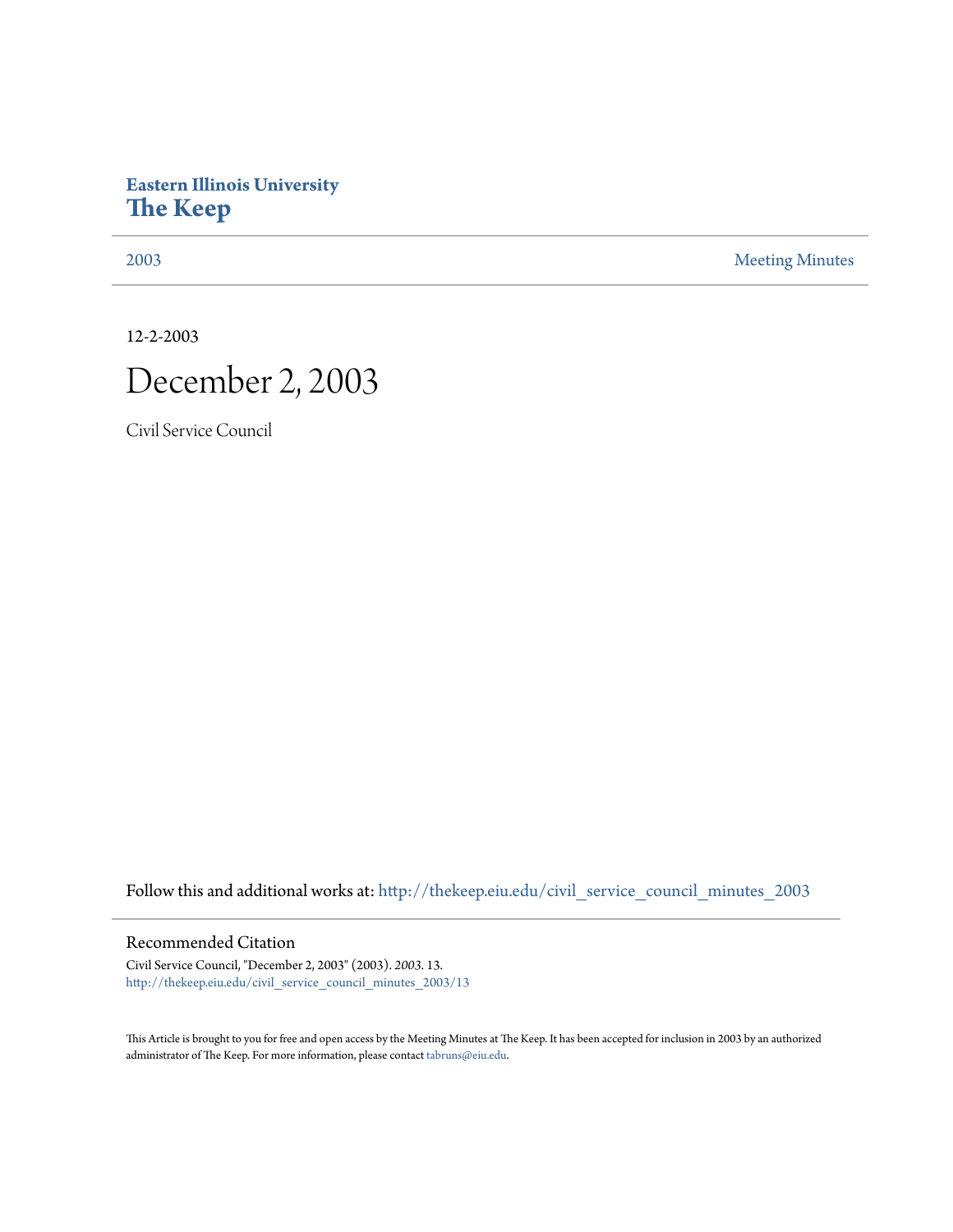## **Civil Service Council Minutes – December 2, 2003**

**Members attending:** Patti Bailey, Lisa Bowlin, Cheryl Clapp, Lori Creek, Cris Ealy, Heidi Hawkins, Dave Howrey, Mike Hubbartt, Jerilyn Hutson, Suzanne Mathews, Carlene Schaefer, and Janet Werden. **Others in attendance:** Adam Due, Tom Morelock, Jill Nilsen, Charles Phillips, and Dennis Smith. **Members absent:** Allen Clayton, Tami Duzan, Paula Embry, Katie Rice, and Julie Winnett.

The December meeting was called to order by President Creek. Special guests Tom Morelock, executive director of the State University Civil Service System, and Dennis Smith, compliance director of the SUCSS, were present and offered comments on what is happening at SUCSS. Mr. Morelock encouraged people to visit their website, which is linked from Eastern's human resources site, for new information or to view their newsletters.

Jill Nilsen provided an update on Springfield. The veto session has ended. Possible issues that could be relevant to us in the spring include the income fund, operating and capital budgets, productivity in campuses, tuition caps and pension benefits. Eastern will host a student day in Springfield on February 19<sup>th</sup>. Anyone interested in joining the group should contact Dr. Nilsen by January 15th. A calendar and list of committee members for the Senate and House of Representatives were distributed as well.

Adam Due provided council members the opportunity to discuss the parking committee's recommendations for preferential parking. The goal of the parking committee is to respond to complaints in the best manner possible. The preferential parking proposal is an idea to try to address complaints.

The November meeting minutes were approved (Hubbartt/Bowlin).

| <b>Committee Reports:</b><br>Personnel/Grievance Vacant<br>President's Council. |                   |                                               | New procedure has been placed on the agenda at |
|---------------------------------------------------------------------------------|-------------------|-----------------------------------------------|------------------------------------------------|
| Legislative                                                                     | Cris Ealy         | There is no additional news at this time.     |                                                |
| <b>Environmental Health and Safety</b><br>committee were discussed.             |                   | Heidi Hawkins                                 | The goals and objectives of the                |
| Recycling                                                                       | <b>Steve Lane</b> | Steve has not had a meeting to report on.     |                                                |
| <b>Financial Report</b>                                                         |                   | Paula Embry Our funds are okay for our needs. |                                                |

Charles Phillips spoke about the possibility of having Christmas Eve off as a holiday as well as the days already. This will not be approved for this year. Employees are encouraged to use their leave during this time as approved by their supervisors.